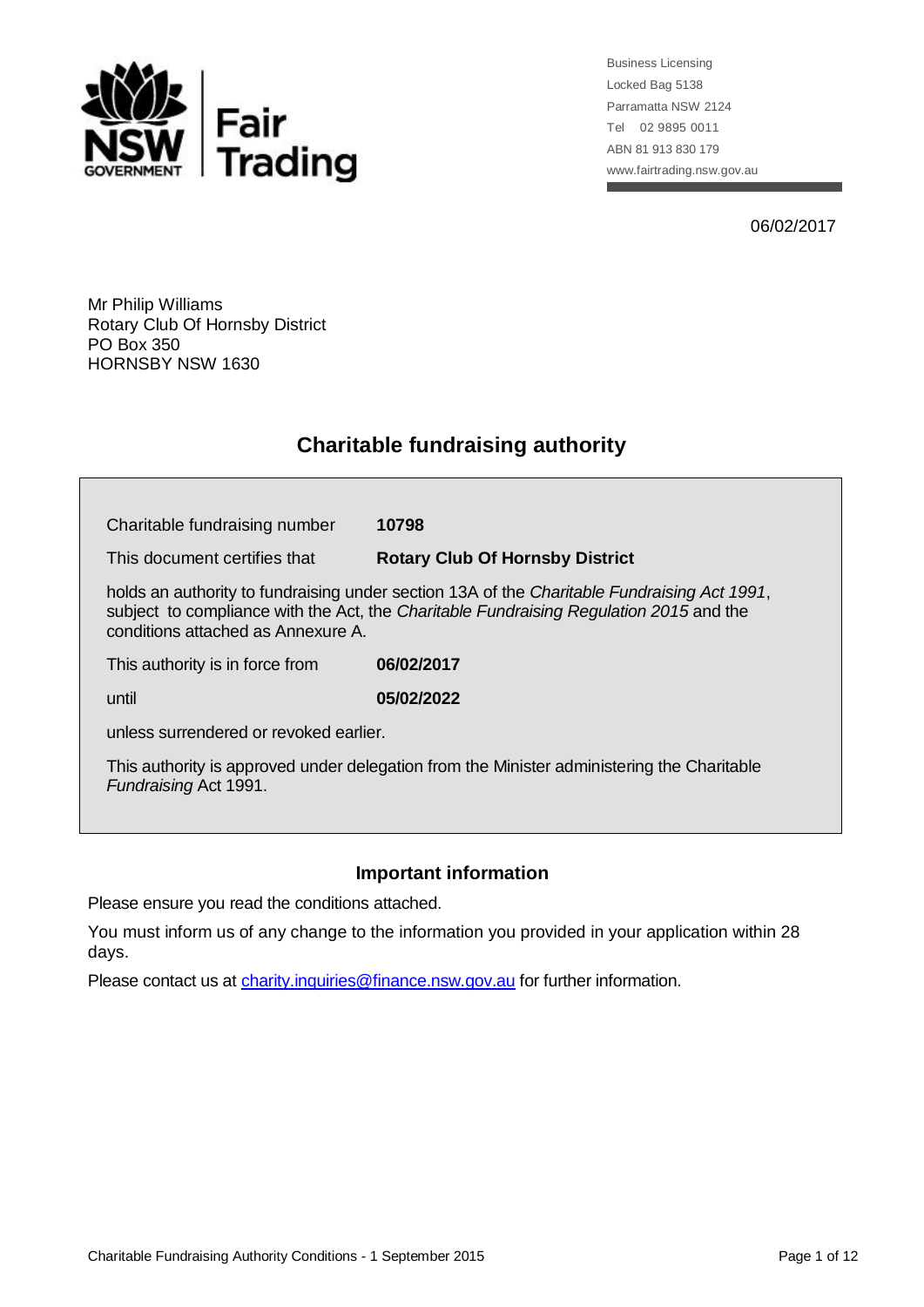

# **ANNEXURE A CHARITABLE FUNDAISING AUTHORITY CONDITIONS**

## **Definitions**

In these authority conditions:

**a receipt** is taken to include a ticket.

**authorised fundraiser** means a person or organisation that holds an authority to conduct an appeal.

**face-to-face collector** means a person who participates in a fundraising appeal by face-to-face solicitation. **same family** means spouse, defacto partner, children, siblings, parents and grandparents.

**financial year**, in relation to an organisation, means the financial year fixed for the organisation by its constitution or, if no financial year is fixed, the year commencing 1 July.

**Fair Trading** means NSW Fair Trading.

**supply of goods** does not include giving a person who donates to a fundraising appeal a badge, sticker, token or other thing in acknowledgement of the person's donation.

**the Act** means the *Charitable Fundraising Act 1991*.

**trader** means a trader within the meaning of section 11 of the Act.

## **PART 1 – GENERAL CONDITIONS**

#### *1. Internal controls*

Proper and effective controls must be exercised by an authorised fundraiser over the conduct of all fundraising appeals, including accountability for the gross income and all articles obtained from any appeal and expenditure incurred.

## *2. Safeguarding of assets*

An authorised fundraiser must ensure that all assets obtained during, or as a result of, a fundraising appeal are safeguarded and properly accounted for.

#### *3. Maintenance of proper books of account and records*

- (1) An authorised fundraiser must, in relation to each fundraising appeal it conducts, maintain such books of account and records as are necessary to correctly record and explain its transactions, financial position and financial performance, including the following documents:
	- (a) a cash book for each account (including any passbook account), into which the gross income obtained from a fundraising appeal is paid in accordance with section 20(6) of the Act,
	- (b) a register of assets,
	- (c) a register recording details of receipt books or computerised receipt stationery,
	- (d) a register recording details of tickets or computerised ticket stationery,
	- (e) a petty cash book (if petty cash is used).
- (2) If the authorised fundraiser is an organisation, a minute book must be kept containing minutes of all business relating to fundraising appeals that is transacted by the governing body of the organisation (or by any committee of that governing body) and any general or extraordinary meeting of its general membership.
- (3) If the authorised fundraiser engages persons to participate (whether on a paid or voluntary basis) in a fundraising appeal, it must keep a register of participants.

## *4. Repealed.*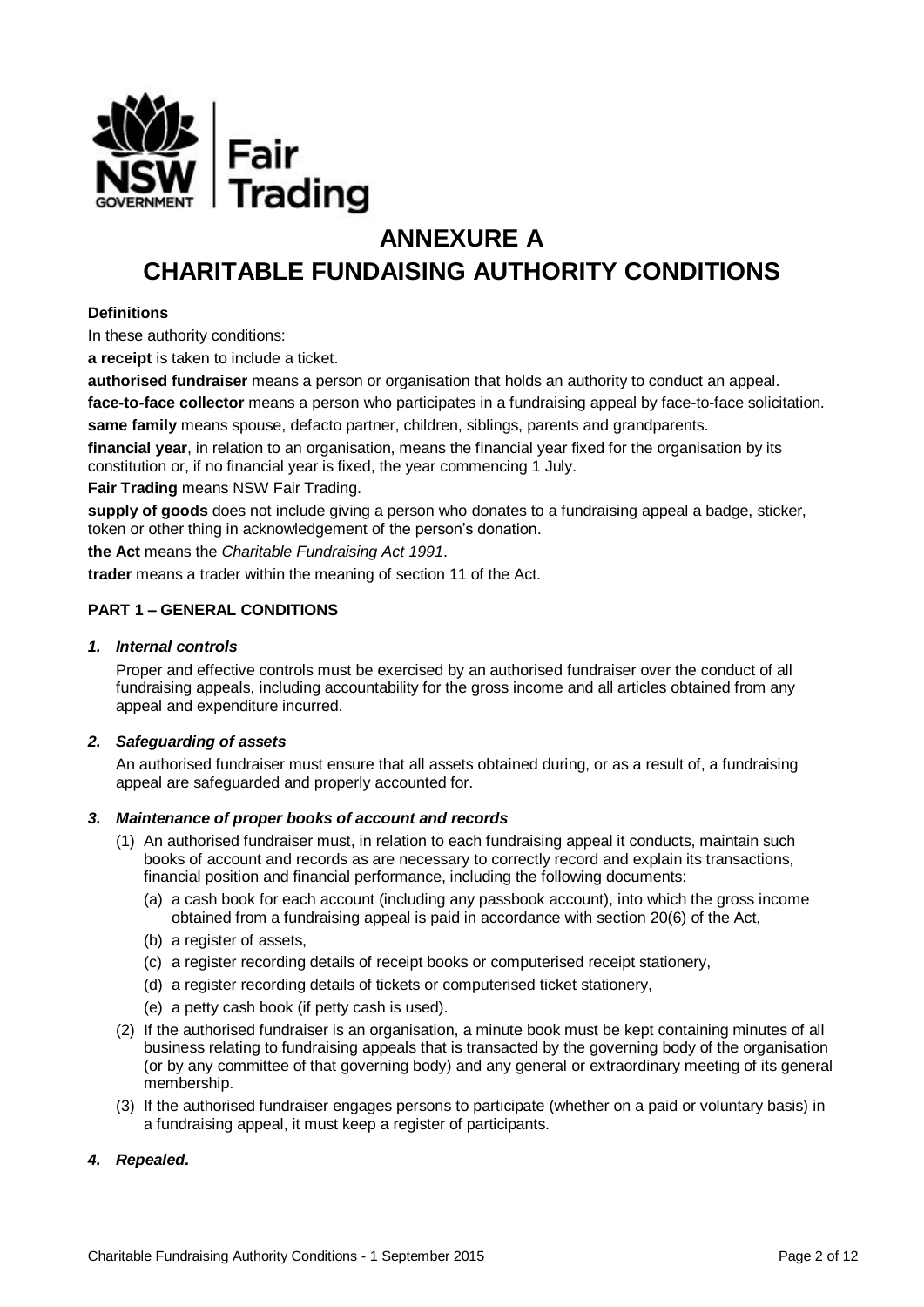## *5. Maintenance of an account*

- (1) For the purposes of section 20(6) of the Act, the gross income obtained from fundraising appeals conducted by the authorised fundraiser may be paid into an account approved by Fair Trading. The income must be clearly identifiable in the banking and accounting records maintained by that fundraiser.
- (2) If a fundraising appeal is conducted jointly by the authorised fundraiser and a trader, and the trader maintains an account for the purposes of section 20(6) of the Act, the account is to consist only of money raised in the fundraising appeal conducted on behalf of that fundraiser.
- (3) Disbursement from the account in amounts of \$260 or more must be either by crossed cheque or by electronic funds transfer.
- (4) For the purposes of section 20(6) of the Act, money is not required to be paid into an account consisting only of money raised in the fundraising appeals conducted by the same authorised fundraiser in the following circumstances:
	- (a) the money is paid into a general account of the authorised fundraiser held at an authorised deposit-taking institution and accounting procedures are in place to ensure that money received in the course of a particular fundraising appeal can be clearly distinguished,
	- (b) the money is collected by a branch or auxiliary of the authorised fundraiser and the money is paid into a general account bearing the name of the branch or auxiliary held at an authorised deposit-taking institution and accounting procedures are in place to ensure that money received in the course of a particular fundraising appeal can be clearly distinguished,
	- (c) the money is collected by volunteers on behalf of the authorised fundraiser and is paid into a general account of the authorised fundraiser held at an authorised deposit-taking institution by way of credit card, cheque or electronic funds transfer and the authorised fundraiser obtains each volunteer's receipt book and reconciles it with any deposit made by that volunteer.
- (5) In relation to any appeals that are conducted for the authorised fundraiser by a trader, the gross income from those fundraising appeals must be paid into the account of the trader. This income must be clearly identifiable in the banking and accounting records of the trader and distributed to the authorised fundraiser in accordance with a written agreement between the trader and the authorised fundraiser.
- (6) In relation to the authorised fundraiser's appeals conducted by volunteers, voluntary organisations or business houses which do not receive any benefit from the appeal (such as an event based or one off type fundraising appeal), the gross income from those fundraising appeals must be paid into the account of the nominated person or organisation. This income must be clearly identifiable in the banking and accounting records of the person or organisation and distributed to the authorised fundraiser in accordance with a written agreement between the nominated person or organisation and the authorised fundraiser.

## *6. Annual financial accounts*

- (1) The annual financial accounts (also known as financial reports) of an authorised fundraiser that is an organisation must contain:
	- (a) an income statement (also known as a statement of financial performance, a statement of income and expenditure or a profit and loss statement) that summarises the income and expenditure of each fundraising appeal conducted during the financial year, and
	- (b) a balance sheet (also known as a statement of financial position) that summarises all assets and liabilities resulting from the conduct of fundraising appeals as at the end of the financial year.
- (2) The annual financial accounts of an authorised fundraiser that is an organisation must also contain the following information as notes accompanying the income statement and the balance sheet if, in the financial year concerned, the aggregate gross income obtained from any fundraising appeals conducted by it exceeds \$100,000:
	- (a) details of the accounting principles and methods adopted in the presentation of the financial statements,
	- (b) information on any material matter or occurrence, including those of an adverse nature such as an operating loss from fundraising appeals,
	- (c) a statement that describes the manner in which the net surplus or deficit obtained from fundraising appeals for the period was applied,
	- (d) details of aggregate gross income and aggregate direct expenditure incurred in appeals in which traders were engaged.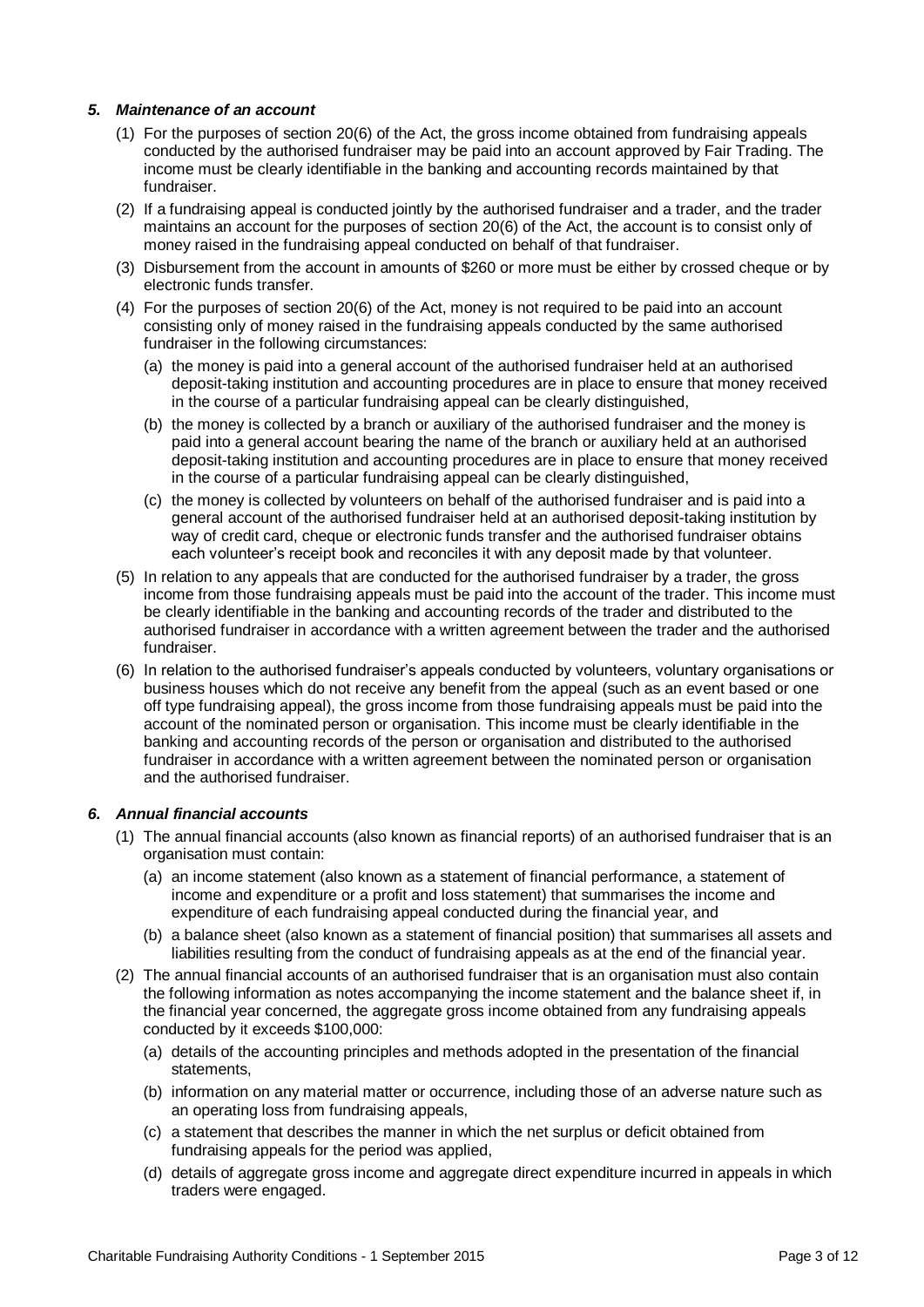- (3) The annual financial accounts of an authorised fundraiser that is an organisation are to include a declaration by the president or principal officer or some other responsible member of the governing body of the organisation stating whether, in his or her opinion:
	- (a) the income statement gives a true and fair view of all income and expenditure of the organisation with respect to fundraising appeals, and
	- (b) the balance sheet gives a true and fair view of the state of affairs of the organisation with respect to fundraising appeals conducted by the organisation, and
	- (c) the provisions of the Act, the regulations under the Act and the conditions attached to the authority have been complied with by the organisation and
	- (d) the internal controls exercised by the organisation are appropriate and effective in accounting for all income received and applied by the organisation from any of its fundraising appeals.
- (4) If the organisation is a company incorporated under the *Corporations Act 2001* of the Commonwealth, the declaration above is required in addition to the directors' declaration provided under section 295 of that Act.
- (5) The annual financial accounts of an authorised fundraiser that is an organisation must be presented at the annual general meeting of the organisation within six months of the close of the financial year.
- (6) In addition to the requirements of paragraph (2), the annual financial statements of the authorised fundraiser must contain, as notes accompanying the statement of financial performance and the statement of financial position:
	- (a) details of the type and amount of remuneration or benefit received by a member of the governing body of the authorised fundraiser (other than reimbursement of reasonable out-of-pocket expenses), and
	- (b) the name and position held by each recipient.

For the purpose of this condition, details of the amount of remuneration or benefit is only required to be disclosed if it is received as a direct result of holding office as a member of the governing body of the authorised fundraiser. For example, the remuneration or benefit is received by payment of a director's fee, salary or allowance, or by the provision of free accommodation, a car, etc.

#### *7. Ratio of expenses to receipts*

- (1) An authorised fundraiser conducting a fundraising appeal for donations only (that is, without any associated supply of goods or services) must take all reasonable steps to ensure that the expenses payable in respect of the appeal do not exceed 50 per cent of the gross income obtained, whether the appeal is conducted house-to-house, in a public place, by telephone canvassing or in any other manner.
- (2) An authorised fundraiser conducting a fundraising appeal otherwise than for donations only (that is, with associated supply of goods or services) must take all reasonable steps to ensure that the expenses payable in respect of the appeal do not exceed a fair and reasonable proportion of the gross income obtained.

## *8. Receipting requirements*

- (1) Receipts are to be written or issued immediately for all money received, even when not requested by the donor, except where:
	- (a) the money is received through a collection box or similar device, or
	- (b) the money is received through the supply of goods or services, or
	- (c) the money is received through a payroll deduction scheme, or
	- (d) the money is deposited directly into an account into which the gross income obtained from a fundraising appeal is paid in accordance with section 20(6) of the Act.
- (2) Receipts used by a trader must be only those authorised and issued to the trader by the authorised fundraiser, details of which must be recorded in registers maintained by the trader and the authorised fundraiser.
- (3) Effective controls must be exercised over the custody and accountability of receipts, including the following controls:
	- (a) each receipt must be consecutively numbered as part of an ongoing series,
	- (b) each receipt (not being a ticket) must have the name of the authorised fundraiser printed on it.
- (4) If collection boxes or similar devices are employed for monetary donations, it is sufficient to issue a single receipt for the gross money cleared from each such box or device.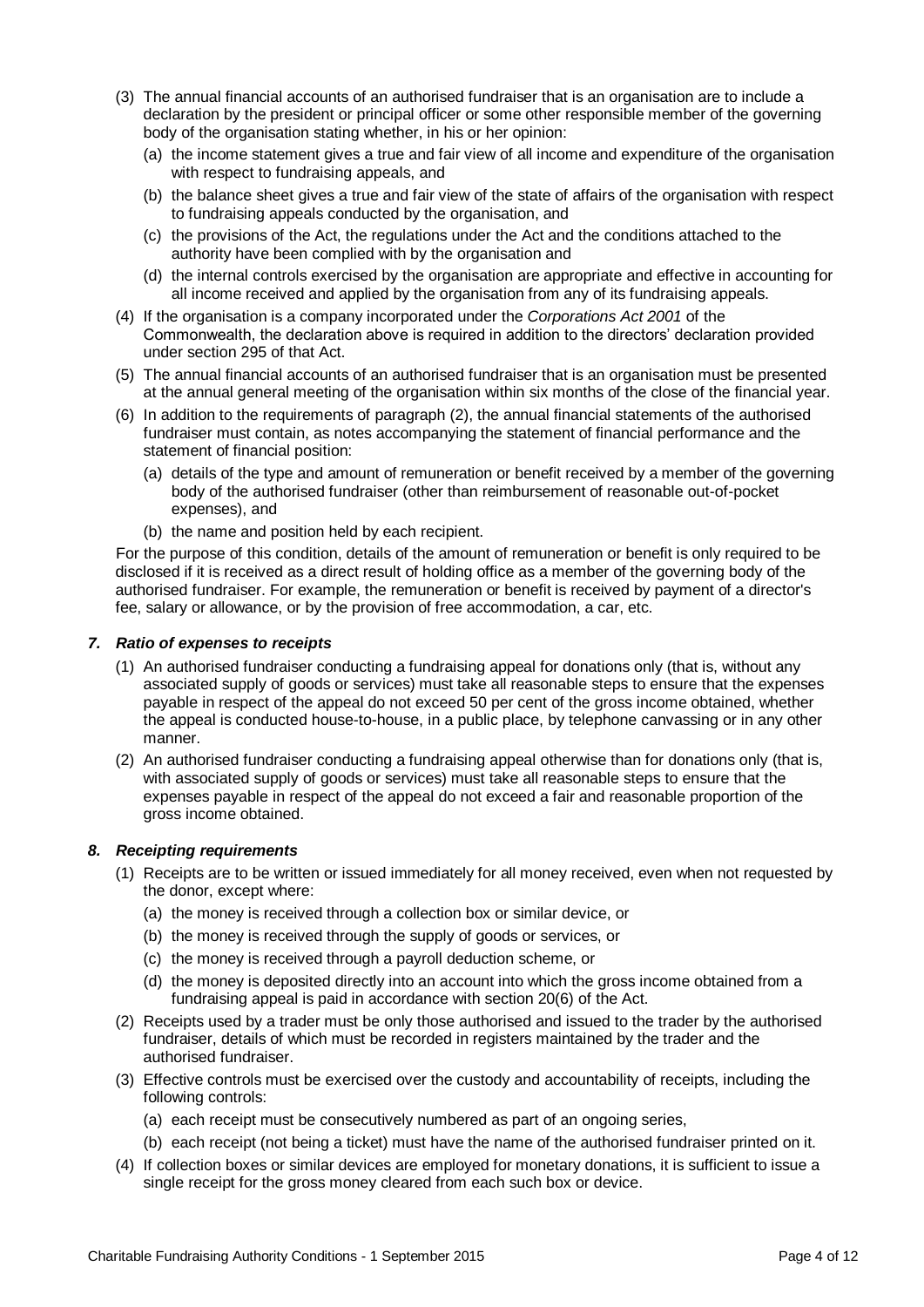- (5) If money is received by direct debit from the donor's account into an account into which the gross income obtained from a fundraising appeal is paid in accordance with section 20(6) of the Act, it is sufficient for the authorised fundraiser to issue a receipt to the donor, for the aggregate amounts received through the periodical payment, at intervals of not greater than 12 months.
- (6) The gross money received by any participant in a fundraising appeal must be counted in the presence of the participant and a receipt must then be issued to the participant for that amount.
- (7) In relation to online appeals conducted by a trader through the trader's website, the authorised fundraiser must ensure that the trader issues receipts in accordance with their agreement with the trader.

## *9. Record systems for items used in fundraising appeals*

A record system must be instituted and maintained for:

- (1) all identification cards or badges issued to participants in a fundraising appeal, by which a number assigned to and shown on each card or badge is correlated with the name of the person to whom it was issued, the date of issue and the date it was returned, and
- (2) all receipt books used in a fundraising appeal, by which a number assigned to and shown on each book is correlated with the name of the person to whom it was issued, the date of issue and the date it was returned, and
- (3) all collection boxes or similar devices used in a fundraising appeal for monetary donations, by which a number assigned to and shown on each box or device is correlated with the name of the person to whom it was issued, the location of the box or other device, the date of issue and the date it was returned.

## *10. Persons conducting or participating in a fundraising appeal on behalf of an authorised fundraiser*

- (1) The authorisation given by an authorised fundraiser to a member, employee or agent who conducts or participates in a fundraising appeal otherwise than as a face-to-face collector must:
	- (a) be in writing, and
	- (b) include the person's name, and
	- (c) include the terms and conditions under which the authorisation is granted, and
	- (d) include a description of the appeal or appeals to be undertaken, and
	- (e) indicate the specific period for which the authorisation will apply, including the issue and expiry dates, and
	- (f) be signed and dated by the authorised fundraiser (or a delegate of the authorised fundraiser or its governing body).
- (2) The authorisation given by an authorised fundraiser to a member, employee or agent who participates in a fundraising appeal as a face-to-face collector must:
	- (a) be in the form of an identification card or badge, and
	- (b) be consecutively numbered, and
	- (c) include the name of the authorised fundraiser and a contact telephone number, and
	- (d) include the name of the face-to-face collector, and
	- (e) if the face-to-face collector receives a wage, commission or fee for services, the identification card or badge must include the words "paid collector" and the name of the collector's employer, and
	- (f) indicate its issue and expiry dates, and
	- (g) be signed and dated by the authorised fundraiser (or a delegate of the authorised fundraiser or its governing body, and
	- (h) be of sufficient size to ensure that the particulars on it may be easily read by members of the public, and
	- (i) be recovered by the authorised fundraiser from the face-to-face collector as soon as the face-toface collector's authorised involvement in the appeal is ended.
- (3) In an appeal conducted jointly with a trader, the person signing the authorisation for the purposes of condition 10 (1)(f) or  $(2)(q)$  may be the trader, but only if the trader is authorised to do so under a written agreement between the trader and the authorised fundraiser.
- (4) Despite condition 10(2), the authorisation by Apex, the Country Women's Association, Lions, Quota, Rotary or Soroptimist or UHA of NSW Incorporated (being community service organisations) of a member as a face-to-face collector may be in the form of the organisation's membership badge if: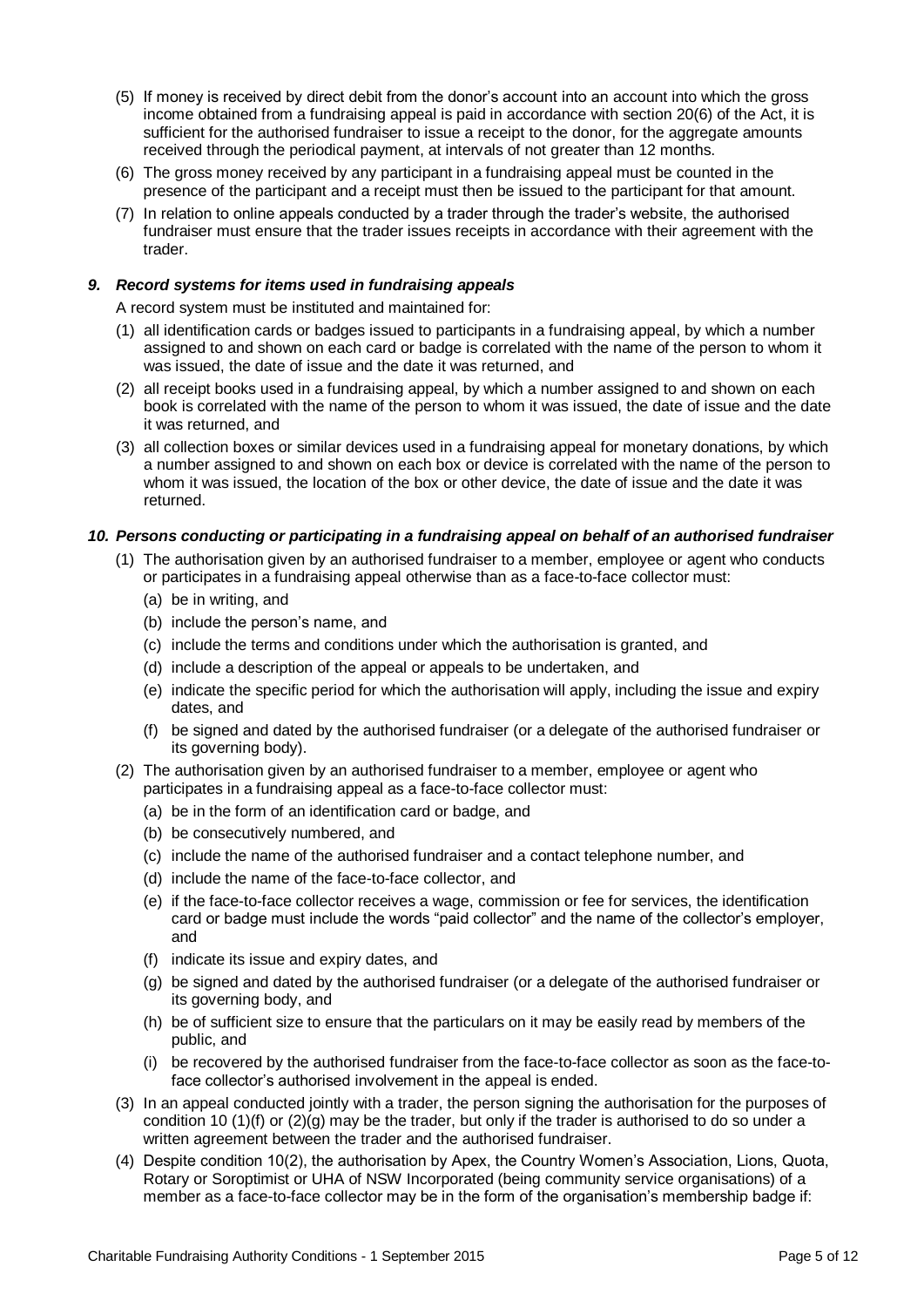- (a) the appeal concerned is of a type generally associated with the organisation, and
- (b) the name and contact telephone number of the organisation is clearly shown at the place of solicitation on a banner or sign or similar display, and
- (c) the organisation maintains a register of membership badges on which is entered, in relation to each badge issued, a number assigned to and shown on the badge, the name of the person to whom it was issued, the date of issue and the date it was returned, and
- (d) the organisation recovers any membership badge it issues to a person as soon as the person ceases to be a member of the organisation.
- (5) In relation to online appeals conducted through a trader's website for an authorised fundraiser, the trader must issue authorities and/or identification badges to persons conducting or participating in a fundraising appeal via email on behalf of the authorised fundraiser provided the authorisations comply with authority conditions 10(1) & 10(2) respectively and this arrangement is detailed in the written agreement between the authorised fundraiser and the trader.

#### *11. Fundraising through direct marketing*

If a fundraising appeal involves solicitation by way of direct marketing (including by telephone, email, internet or direct mailing), the authorised fundraiser must ensure that:

- (a) the content of all direct marketing communications is not misleading or deceptive or likely to mislead or deceive, and
- (b) if requested by the person being solicited, the person is informed of the source from which the authorised fundraiser obtained the person's name and other details, and
- (c) if requested by the person being solicited, the person's name and other details are removed as soon as practicable from the source of names or contacts used for the purposes of the appeal (or if removal of the name and details is not practicable, the name and details are to be rendered unusable), and
- (d) the name and other details of a person are not provided or sold to any other person or organisation ,without the express consent of the person to whom the information relates, and
- (e) each contract (entered into as a result of direct marketing) for the purchase of goods or services to the value of more than \$100, provides that the purchaser has the right to cancel the contract within a period of time that is not less than five business days (excluding weekends and public holidays), and
- (f) a purchaser that enters a contract referred to in paragraph (e) is notified, at the time of entering the contract, of the purchaser's right to cancel the contract and the time within that right must be exercised, and
- (g) all direct marketing by phone complies with the Telecommunications (Do Not Call Register) (Telemarketing and Research Calls) Industry Standard 2007 of the Commonwealth.
- (h) in relation to fundraising appeals involving telemarketing operations, a telemarketer who receives a wage, commission or fee, whether or not requested to do so by the person being solicited, is required to disclose to that person at the beginning of the conversation the fact that he or she is so employed and the name of his or her employer for the purposes of the appeal.

#### *12. Use of collection boxes for monetary donations*

- (1) If a collection box or similar device is used for monetary donations, it must be:
	- (a) securely constructed, and
	- (b) properly sealed, and
	- (c) consecutively numbered, and
	- (d) clearly labelled with the name of the authorised fundraiser.
- (2) Proper supervision, security and control must be exercised over the use and clearance of the box or device.

#### *13. Authorisation of expenditure*

If the authorised fundraiser is an organisation, all payments made in connection with:

- (a) any expenditure involved with the conduct of a fundraising appeal, and
- (b) any disposition of funds and profits resulting from a fundraising appeal,

must be properly authorised by or on behalf of the organisation.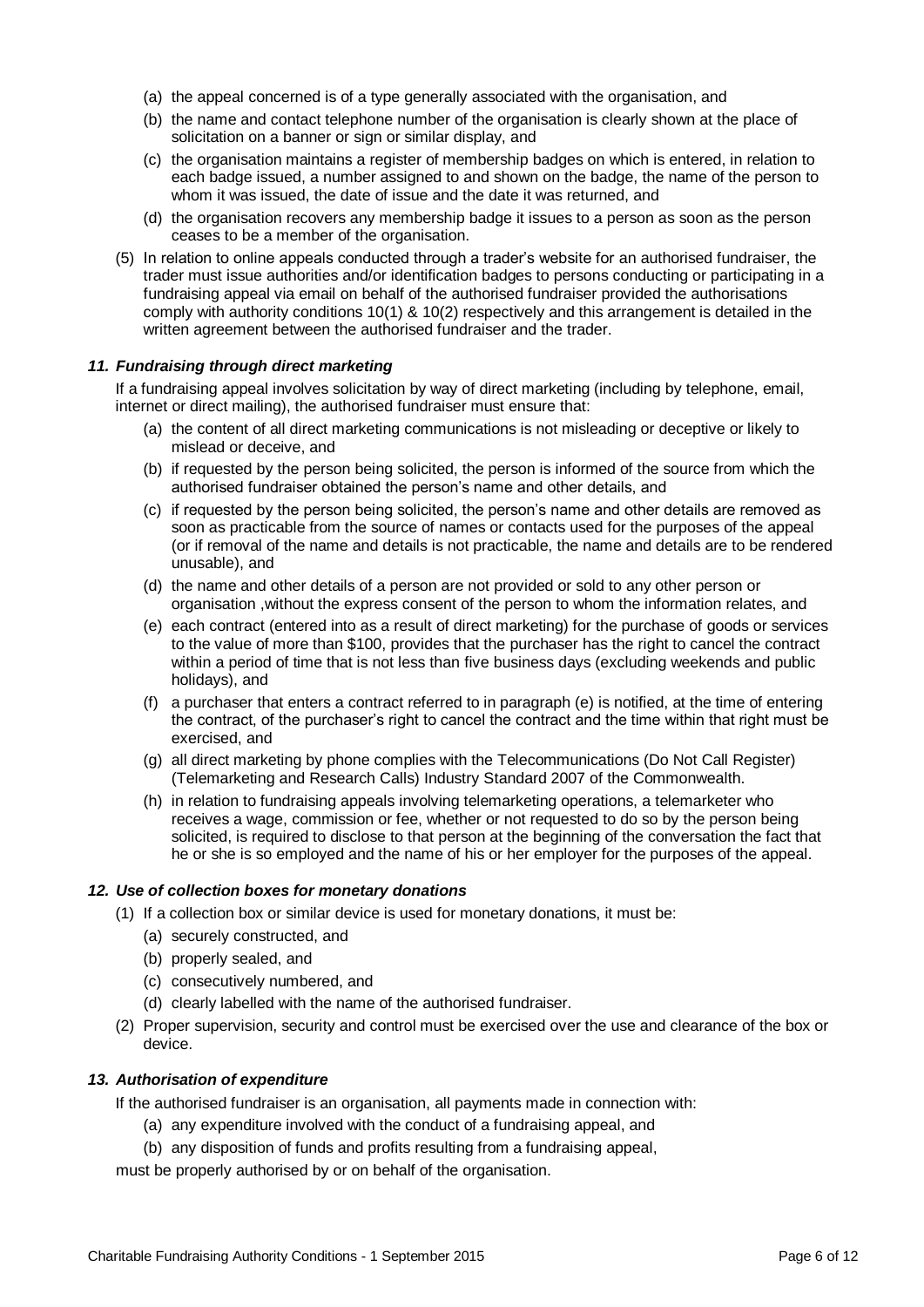## *14. Advertisements, notices and information*

- (1) Any advertisement, notice or information provided as part of a fundraising appeal must:
	- (a) clearly and prominently disclose the name of the authorised fundraiser, and
	- (b) not be reasonably likely to cause offence to a person, and
	- (c) be based on fact and must not be false or misleading.
- (2) A person conducting or participating in a fundraising appeal must use his or her best endeavours, at all times, to answer honestly any question directed to the person in relation to the purpose of the appeal or the details of the appeal, or to arrange to find answers to questions that he or she is unable to answer. In particular, if it is requested, information is to be given as to how the gross income and any articles obtained from the appeal will be distributed and on the other matters referred to in sub-paragraphs (3)(a) and (4).
- (3) If a fundraising appeal is jointly conducted with a trader or if a person, in the course of a trade or business, provides services directly related to the fundraising appeal, such as telemarketing services, the following additional requirements must be complied with:
	- (a) any written or printed advertisement, notice or information must include:
		- (i) the full name under which the trader or person operates for purposes of the appeal, and
		- (ii) the telephone number and the website address of the trader or person, and
		- (iii) the benefit to be received by the authorised fundraiser must be expressed as a percentage of the gross proceeds of the appeal or an actual dollar amount (the disclosure cannot be expressed as a percentage of the "net" income of the appeal or a percentage of the "wholesale" price of a product), and
		- (iv) the benefit to be received by the trader or business from the appeal must be expressed as a percentage of the gross proceeds of the appeal or an actual dollar amount (the disclosure cannot be expressed as a percentage of the "net" income of the appeal), and
		- (v) the date on which the appeal commenced, or will commence, and the date on which it will end, or where no end date is known, the words "this in an ongoing appeal".
	- (b) in respect of any advertisement, notice or information provided or displayed:
		- (i) the format and text of any advertisement or any notice must be approved by the authorised fundraiser, and
		- (ii) if the name of the trader or person is shown, it must be in the same print size as the name of the authorised fundraiser, and
		- (iii) if the logo of the authorised fundraiser is displayed (including any such logo in the form of a graphic or watermark), it must appear once only, and represent not more than 10 per cent of the surface area.
- (4) If a fundraising appeal involves the collection of donated goods or material, any advertisement, notice or information must also include particulars of what is to happen to any goods and material collected.
- (5) If a fundraising appeal referred to in condition 14(3) involves the collection of donated goods and material:
	- (a) details of the basis for calculating or providing the benefit to be received by the authorised fundraiser, as referred to in condition  $14(3)(a)(iii)$ , must be expressed in the advertisement, notice or information as:
		- (i) a percentage of the average gross income derived or expected to be derived from all goods and material collected over a specified period of the appeal, and
		- (ii) if the collection device is a bin, an average dollar amount derived or expected to be derived from each bin for each month over a specified period of the appeal, and
	- (b) if the advertisement, notice or information is continuously displayed:
		- (i) the details referred to in condition  $14(5)(a)$  must be reviewed at least once every 12 months (starting from the date the advertisement, notice or information is first displayed), and the advertisement, notice or information updated if the review reveals a significant change in those details, and
		- (ii) the advertisement, notice or information must be updated if at any other time there is a significant change in those details.
- (6) The requirements of condition 14 do not apply in relation to a notice referred to in conditions 15(1)(e)(i) or (3)(a).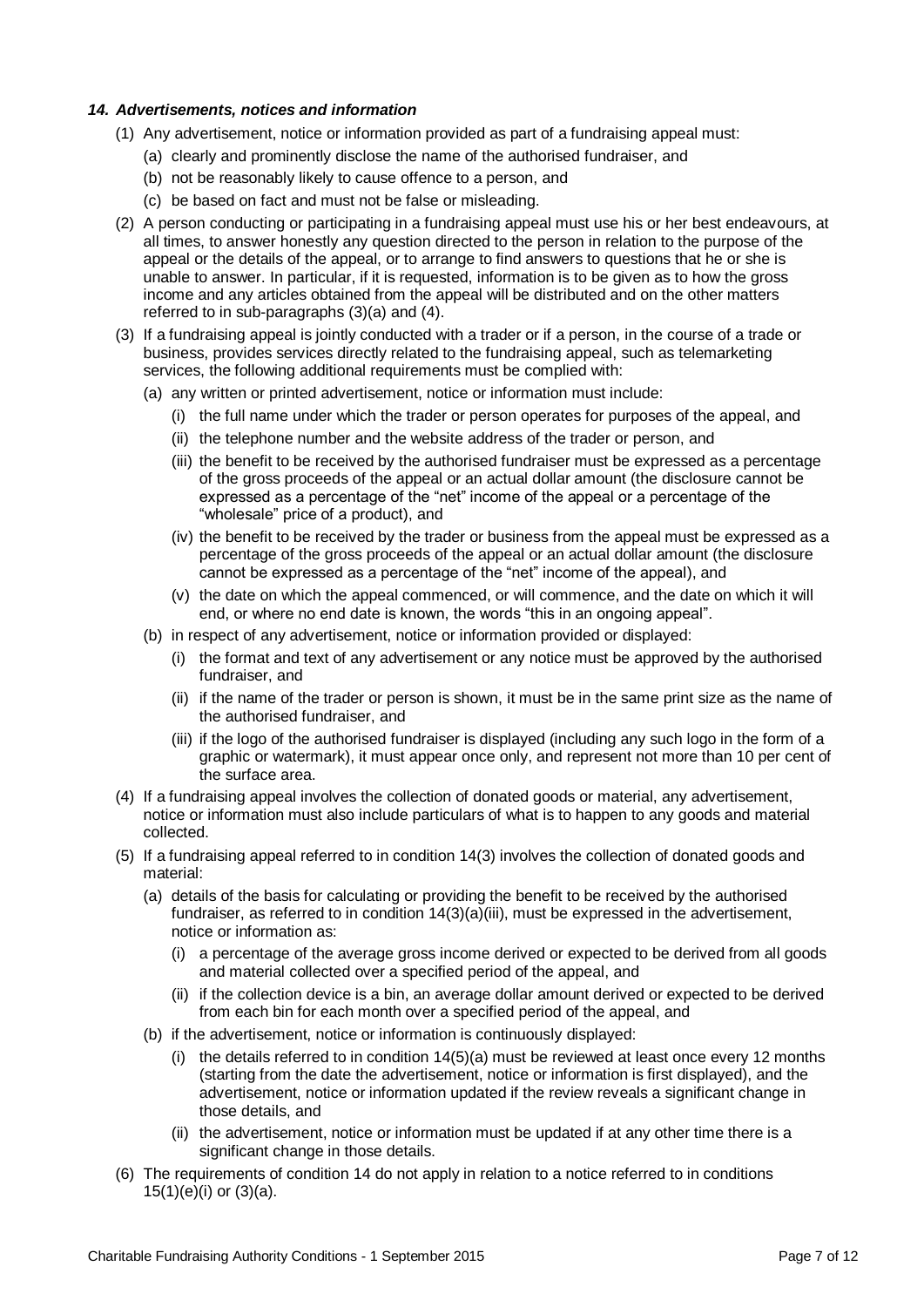## *15. Appeals for goods to be donated by way of collection bins or bags*

- (1) If a fundraising appeal involves the collection of donated goods or material jointly with a trader and the collection device is a bin, the following requirements must be complied with:
	- (a) each bin must be consecutively numbered, and the number displayed in a prominent manner on the bin,
	- (b) if there is more than one bin used in connection with the appeal, there must be a reference on the bin to the total number of bins currently used in connection with the appeal, and this reference should be reviewed and updated whenever there is a significant change in the number of bins in use but otherwise at least once every 12 months (starting from the date the appeal commences),
	- (c) the trader must maintain a record of bins that includes the date, and the number and location of each bin,
	- (d) at least once a month during the appeal, the trader must provide to the authorised fundraiser a report that includes the date, and the number and location of each bin
	- (e) if the appeal is for the collection of donated articles of clothing:
		- (i) each bin must have continuously displayed on its chute a notice, to be obtained from Fair Trading, that bears the words "COMMERCIALLY OPERATED", and
		- (ii) the trader must maintain a record of the appeal (that relates to that appeal only), that includes the date, and the aggregate gross weight of unsorted clothing obtained from the appeal, and
		- (iii) at least once a month during the appeal, the trader must provide to the authorised fundraiser a report (that may be combined with the report referred to in condition 15(1)(d)) that includes the date, and the aggregate gross weight of unsorted clothing obtained from the appeal.
- (2) If a fundraising appeal involves the collection of donated goods or material jointly with a trader and the collection device is a collection bag, the following requirements must be complied with:
	- (a) the trader must maintain a record that includes the date, and the locality and the number of bags distributed as part of the appeal
	- (b) at least once a month during the appeal, the trader must provide to the authorised fundraiser a report that includes the date, and the locality and the number of bags distributed as part of the appeal
	- (c) if the appeal is for the collection of donated articles of clothing:
		- (i) each bag, or any advertisement, notice or information distributed with each bag, must bear the words "COMMERCIALLY OPERATED" in a clearly visible position, printed in accordance with the specifications set out in condition 15(4),
		- (ii) the trader must maintain a record of the appeal (that relates to that appeal only) that includes the date, and the aggregate gross weight of unsorted clothing obtained from the appeal, and
		- (iii) at least once a month during the appeal, the trader must provide to the authorised fundraiser a report (that may be combined with the report referred to in condition 15(2)(b)) that includes the date, and the aggregate gross weight of unsorted clothing obtained from the appeal.
- (3) If a fundraising appeal is for the collection of donated articles of clothing by the authorised fundraiser (not jointly with a trader), the following requirements must be complied with:
	- (a) if the collection device is a bin, each bin must have continuously displayed on its chute a notice, to be obtained from the National Association of Charitable Recycling Organisations Incorporated (NSW) or Fair Trading, that bears the words "CHARITY OPERATED",
	- (b) if the collection device is a collection bag, each bag, or any advertisement, notice or information distributed with each bag, must bear the words "CHARITY OPERATED" in a clearly visible position, printed in accordance with the specifications set out in condition 15(4).
- (4) For the purposes of conditions 15(2)(c)(i) and (3)(b), the words "COMMERCIALLY OPERATED" and "CHARITY OPERATED" must:
	- (a) be in capital letters, in Helvetica, Arial or similar font style, and not less than 5 millimetres in height, and
	- (b) appear in black and white in the following format:

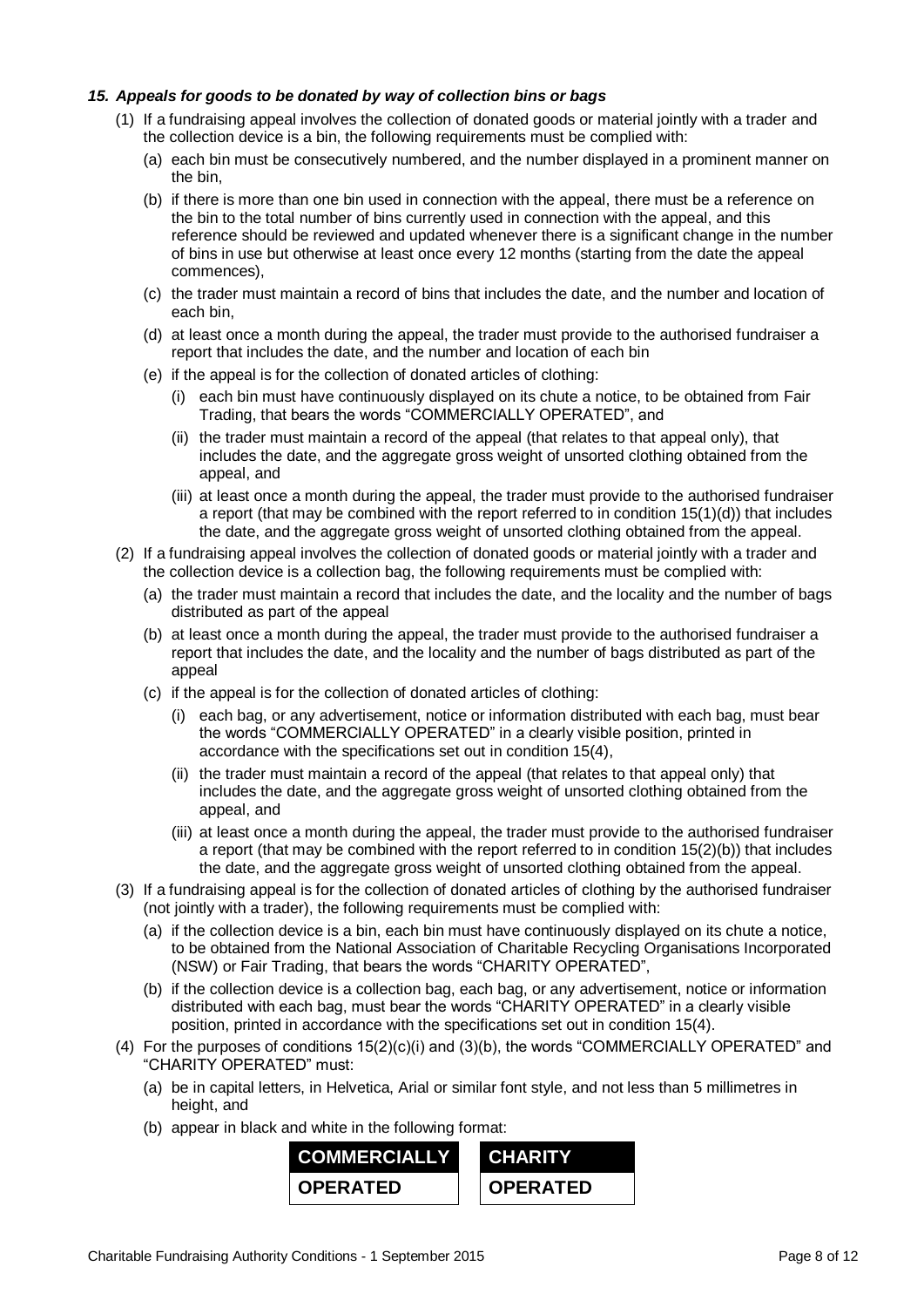## *16. Appeal connected with sale of goods or provision of services*

If a trader conducts a fundraising appeal involving the supply of goods or services, records of the goods and services supplied must be maintained by the trader, which (in the case of goods for sale) must include the date and number of units purchased or manufactured, together with their cost, the date and number of units sold and the gross income obtained.

#### *17. Agreement with trader*

- (1) If a fundraising appeal is conducted jointly with a trader, the return to the authorised fundraiser must be governed by a written agreement between the authorised fundraiser and the trader.
- (2) Such an agreement must include at least the following particulars:
	- (a) the amount of the return to be obtained by the authorised fundraiser from the appeal, or the basis or method by which this will be calculated, (the disclosure can not be expressed as a percentage of the "net" income of the appeal or a percentage of the "wholesale" price of a product) and the manner in which payment will be effected,
	- (b) details of any commission, wage or fee payable to the trader and any other persons from the gross income obtained from the appeal,
	- (c) details of the type, and any limitation on the amount, of expenses to be borne by the trader and the authorised fundraiser as part of the appeal,
	- (d) the basic rights, duties and responsibilities of both parties,
	- (e) insurance risks to be covered by each party (for example, public liability, workers compensation for employees, personal accident insurance for volunteers, third party property insurance),
	- (f) details of any records and documentation to be maintained by the trader (including those required by or under the Act) and the requirement that the trader keep these at the registered office of the authorised fundraiser, except as provided by condition 19,
	- (g) details of the specific internal controls and safeguards to be employed to ensure proper accountability for the gross income obtained from the appeal,
	- (h) the process to be followed in resolving disputes between the parties to the contract or agreement, complaints from the public and grievances from employees,
	- (i) the reporting requirements imposed on the trader,
	- (j) an undertaking by the trader to comply with the provisions of the Act, the regulations under the Act and the conditions of the authority,
	- (k) a mechanism to deal with the effect on the contract of any subsequent addition, variation or deletion of an existing condition of the authority,
	- (l) the circumstances in which the contract is or may be terminated.

## *18. Management*

- (1) If the authorised fundraiser is an organisation, in relation to its fundraising activities:
	- (a) it must be administered by a governing body of not fewer than three persons,
	- (b) all business transacted by the governing body must be properly recorded in the organisation's minutes,
	- (c) the minimum quorum for all meetings of the governing body must not be fewer than three persons,
	- (d) persons who are members of the same family can not comprise more than one third of the governing body, and
	- (e) persons who are members of the same family can not be co-signatories on the same transaction on the bank account of the organisation.
- (2) If the authorised fundraiser has individuals acting as trustees for a trust, in relation to its fundraising activities:
	- (a) it must be administered by not fewer than three trustees,
	- (b) all business transacted by the trustees must be properly recorded in a minute book,
	- (c) the minimum quorum for all meetings of the trustees must not be fewer than three persons,
	- (d) persons who are members of the same family can not comprise more than one third of the trustees, and
	- (e) persons who are members of the same family can not be co-signatories on the same transaction on the bank account of the organisation.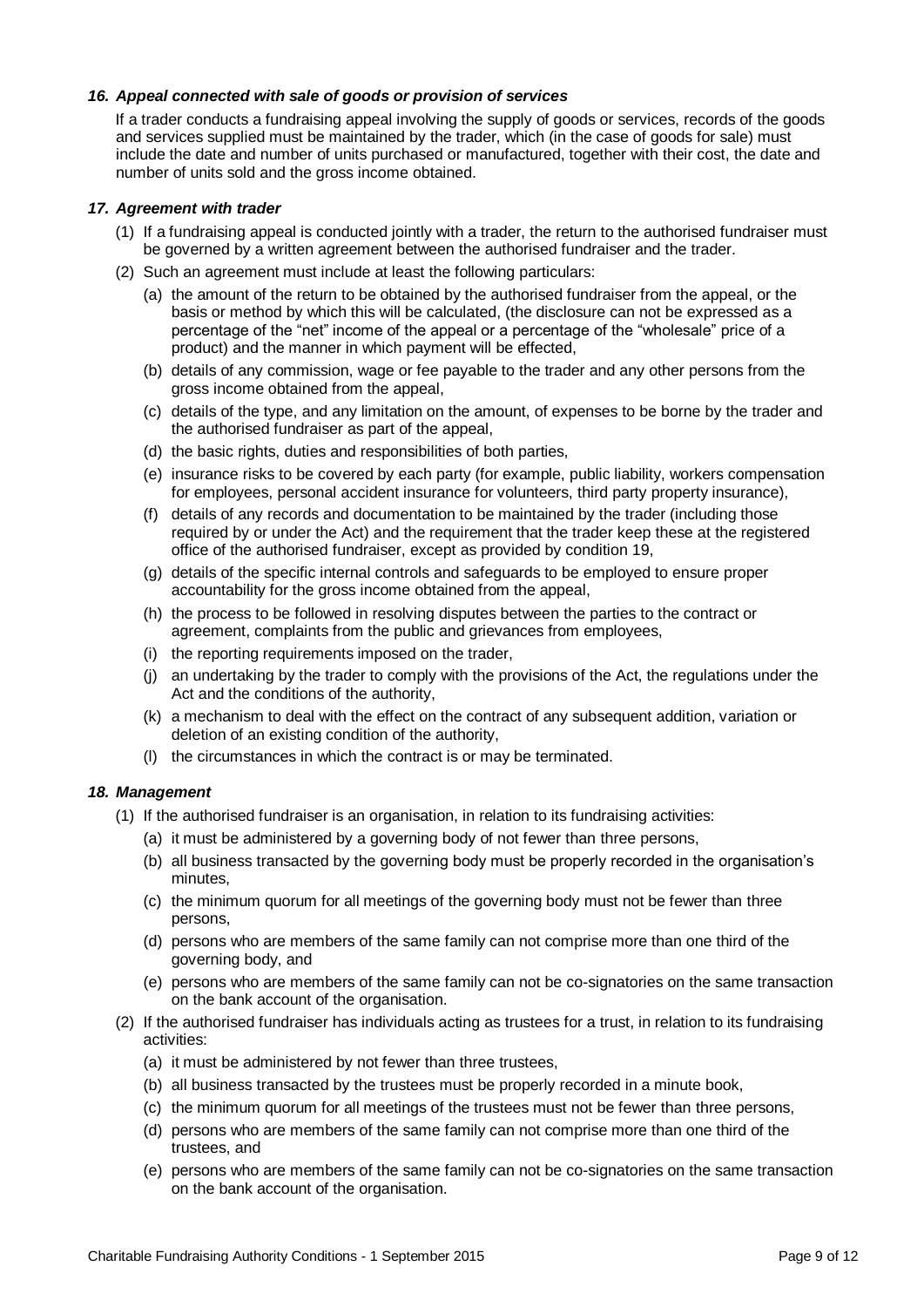## *19. Circumstances under which records may be kept at a place other than registered office*

Records may be removed from the authorised fundraiser's registered office:

- (a) to be taken into the custody of the auditor for purposes of audit, or
- (b) for a purpose required by law or by a condition of the authority, or
- (c) to be taken to a place, the location of which has been notified in writing to Fair Trading.

#### *20. Conflicts of interest*

- (1) The authorised fundraiser must establish a mechanism for dealing with any conflicts of interest that may occur involving a member of the governing body or an office-holder or employee of the authorised fundraiser. This includes the establishment of a register of pecuniary interests.
- (2) Members of the governing body of the authorised fundraiser that are, or are to be remunerated, must be excluded from that part of a meeting of the governing body where their appointment, conditions of service, remuneration or any proposal for the supply of goods and services by them, or their immediate families, is being considered.
- (3) Members of the governing body that are, or are to be remunerated, must not be counted in a quorum for that part of the meeting where their appointment, conditions of service, remuneration or any proposal for the supply of goods and services by them, or their immediate families, is being considered.
- (4) The appointment, conditions of service, remuneration of, or supply of goods or services by a member of the governing body of the authorised fundraiser must be subsequently ratified by a general meeting of the members of the authorised fundraiser (or a committee to which this function has been delegated).

#### *21. Internal disputes*

If the authorised fundraiser is an organisation, its constitution must establish a mechanism for resolving internal disputes within the membership of the organisation in relation to its fundraising activities.

#### *22. Complaint handling mechanism*

The authorised fundraiser must provide a mechanism that will properly and effectively deal with complaints made by members of the public and grievances from employees in relation to its fundraising activities.

#### *23. Retention of records*

Unless otherwise approved by the Minister, all entries made in any record required to be kept in accordance with these conditions must be maintained:

- (a) in the case of accounting records, for a period of at least seven years, and
- (b) in any other case, for a period of at least three years.

#### *24. Soliciting from occupants of motor vehicles*

- (1) A fundraising appeal must not be conducted by soliciting persons occupying motor vehicles while they are being driven on a road or road related area (including motor vehicles that are temporarily stopped for any reason, such as at traffic lights or at an intersection).
- (2) In this condition:

**road** means an area that is open to or used by the public and is developed for, or has as one of its main uses, the driving or riding of motor vehicles.

#### **road related area** means:

- (a) an area that divides a road, or
- (b) a footpath or nature strip adjacent to a road, or
- (c) an area that is open to the public and is designated for use by cyclists or animals, or
- (d) an area that is not a road and that is open to or used by the public for driving, riding or parking vehicles, or
- (e) a shoulder of a road, or
- (f) any other area that is open to or used by the public and that has been declared under section 18 of the *Road Transport Act 2013* to be an area to which specified provisions of this Act or the statutory rules apply.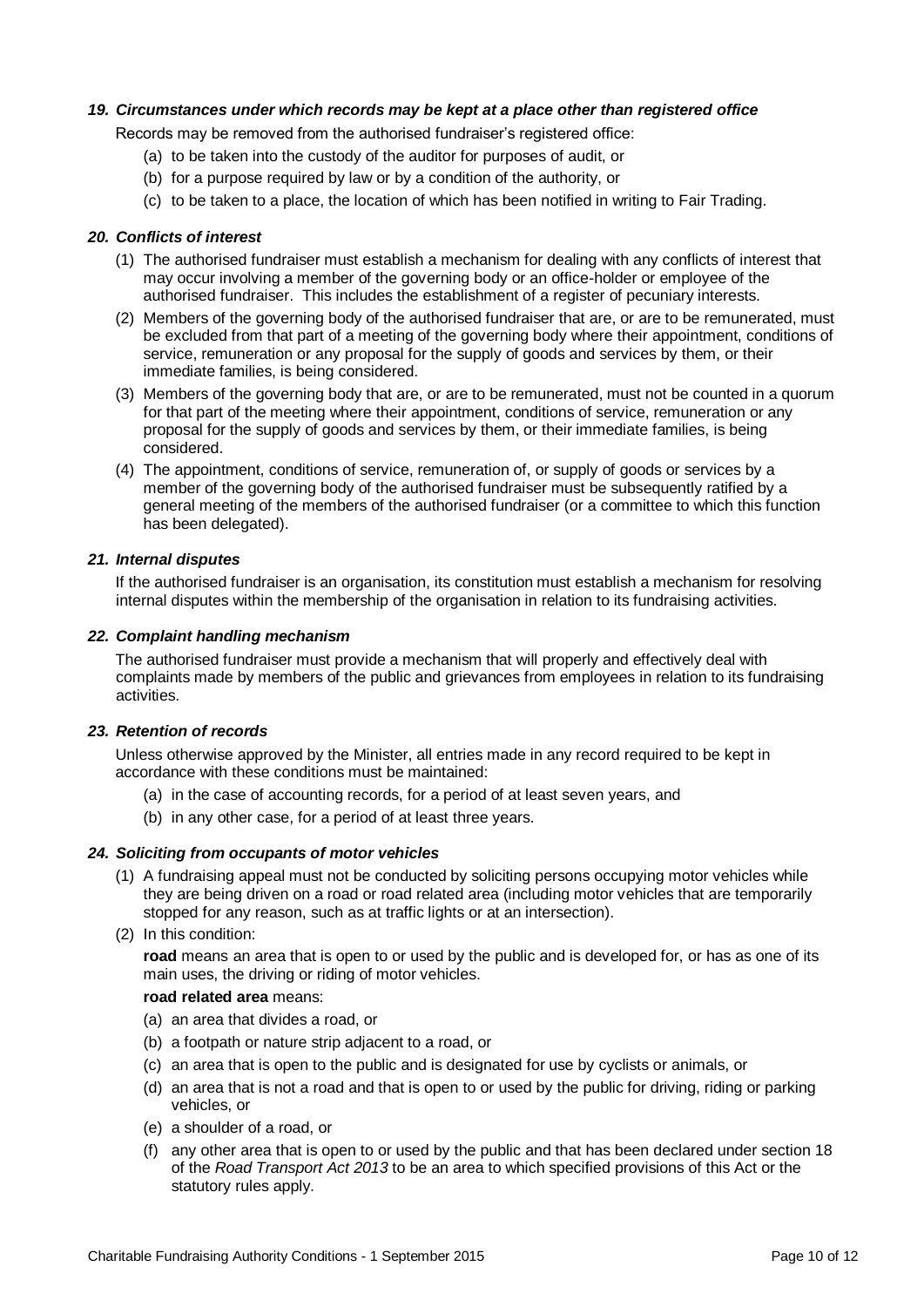## **PART 2 – PARTICIPATION OF CHILDREN IN FUNDRAISING APPEALS**

## **Division 1 – General**

## *25. Definitions*

In this Part:

**child** means a person under the age of 15 years.

**child participant** means a child who participates in a fundraising appeal.

**parent**, in relation to a child, means a person who has for the time being parental responsibility for the child.

## **Division 2 – Conditions where children participate in fundraising appeals**

## *26. Application of this Division*

This Division prescribes conditions with respect to the participation of children in fundraising appeals.

- (1) An authorised fundraiser conducting an appeal:
	- (a) must ensure that the requirements of this Division are complied with, and
	- (b) must take all reasonable steps to ensure that any child participant complies with the requirements of this Division.

#### *27. Participation of children in fundraising appeals*

- (1) A child must not participate in a fundraising appeal if the child is under the age of eight years.
- (2) A child participant must not receive wages or commission or other material benefit (other than reimbursement for reasonable out-of-pocket expenses) if the child is under the age of 13 years.

#### *28. Parental consent and contact*

- (1) An authorised fundraiser that proposes to allow a child to participate in a fundraising appeal:
	- (a) must take all reasonable steps to notify a parent of the child of its proposal before allowing the child to participate in the appeal, and
	- (b) must not allow the child to participate in the appeal if a parent objects to the child participating in the appeal.
- (2) The person or organisation conducting the appeal must take all reasonable steps to ensure that a child participant is able to contact his or her parents during the appeal.

## *29. Supervision*

- (1) A child participant must be adequately supervised having regard to the age, sex and degree of maturity of the child.
- (2) A supervisor may supervise no more than 6 child participants simultaneously.
- (3) A supervisor must be in close proximity to a child participant, must know the whereabouts of the child and must make contact with the child at intervals not greater than 30 minutes.
- (4) In the case of a child participant less than 11 years of age, the supervisor must be in constant contact with the child.

#### *30. Working with other children*

A child participant must work with at least one other child participant.

## *31. Endangering of child*

An authorised fundraiser conducting an appeal must ensure that the physical and emotional well-being of a child participant is not put at risk.

#### *32. Insurance*

Appropriate insurance must be secured for a child participant, together with any other insurance required to protect the interests of the child against any claim which could be brought against the child for property damage, public risk liability and other such risks.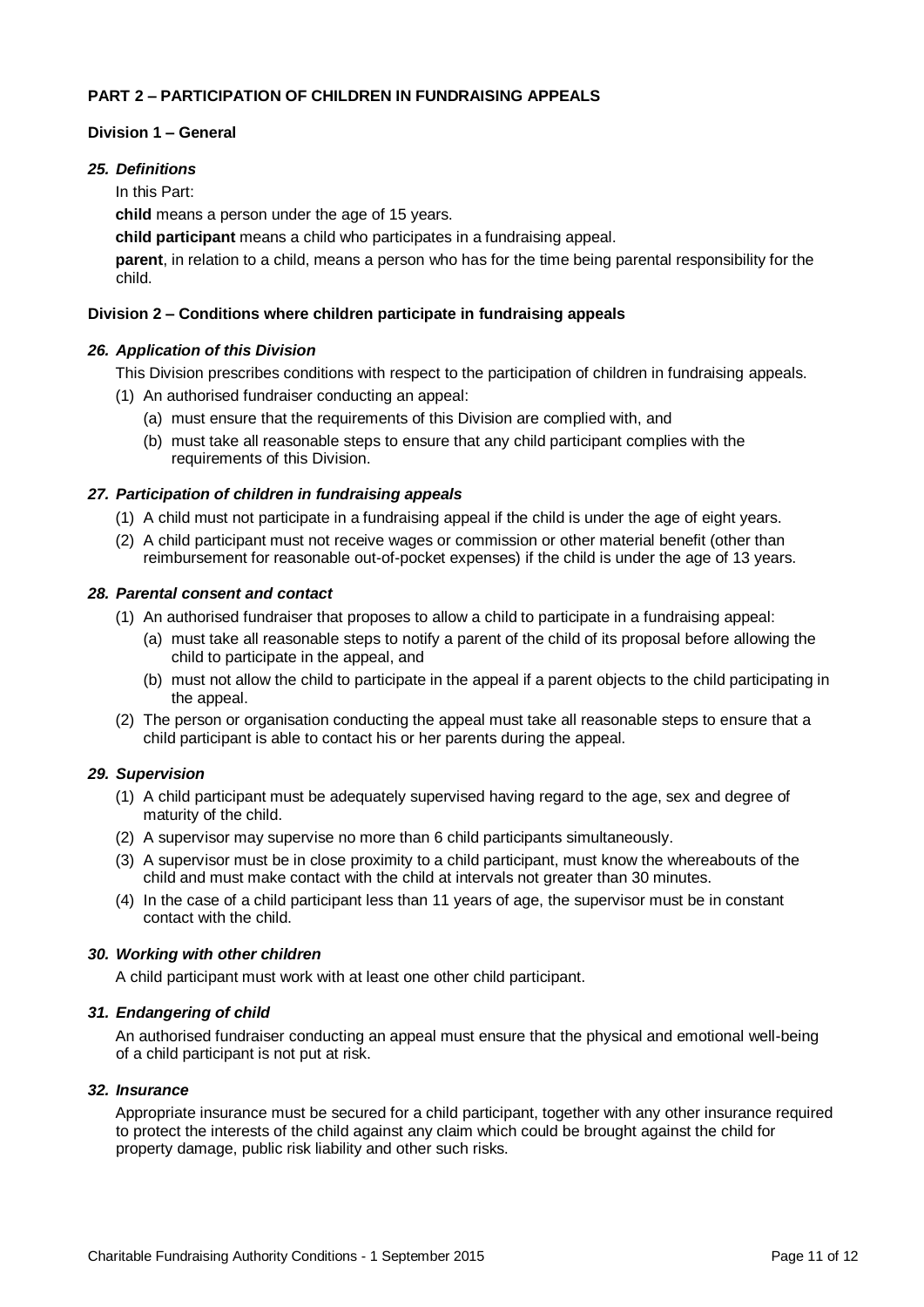## *33. Door-to-door fundraising appeals and motor vehicles*

- (1) A child must not participate in a door-to-door fundraising appeal if the child is under the age of 14 years and 9 months old.
- (2) An authorised fundraiser conducting an appeal must take all reasonable steps to ensure that a child participant:
	- (a) does not enter a private dwelling when soliciting door-to-door, and
	- (b) does not solicit, sell to or collect from a person in a motor vehicle.

## *34. Hours of participation*

- (1) A child participant must not participate in a fundraising appeal for more than four hours on any school day (that is, a day on which the child is required to attend school).
- (2) On days other than school days, a child participant must not participate in a fundraising appeal for more than six hours.
- (3) An authorised fundraiser conducting an appeal must ensure that each child participant is given:
	- (a) a 10 minute rest break every hour, and
	- (b) a 1 hour rest break every 4 hours.
- (4) A child participant must not participate in a fundraising appeal on more than five days per week.
- (5) If participating in a fundraising appeal outdoors, a child participant must not start before sunrise or 6.30am (whichever is the later), and must not finish later than sunset or 6.00pm (whichever is the earlier).
- (6) A child participant must not be required or permitted to participate in a fundraising appeal later than 9.00pm if the following day is a school day.

#### *35. Minimum breaks between successive shifts*

A child participant must not be required or permitted to participate further in a fundraising appeal after participating for any maximum period permitted by this Division without receiving a minimum break of 12 hours.

#### *36. Maximum loads for lifting*

A child participant must not be required or permitted to lift any weight that, having regard to the age and condition of the child, would be likely to be dangerous to the health of the child.

#### *37. Food and drink*

- (1) An authorised fundraiser conducting an appeal must ensure that each child participant is provided with appropriate and sufficient nutritious food, having regard to the age, taste and culture of the child.
- (2) The food should be varied and should be served at reasonable hours.
- (3) An authorised fundraiser conducting an appeal must ensure that water, fruit juice or other such drinks are readily available at all times.

#### *38. Toilet facilities*

An authorised fundraiser conducting an appeal must ensure that clean and easily accessible toilet, handwashing and hand-drying facilities are accessible to each child participant.

#### *39. Travel*

- (1) A child participant must be taken home after the child's participation in an appeal is finished or be accompanied:
	- (a) by a parent of the child, or
	- (b) by an adult authorised by a parent of the child, when the child is travelling home after his or her participation in the appeal is finished.
- (2) This condition does not apply if:
	- (a) the child is more than 12 years old, and
	- (b) the distance between work and the child's home is less than 10 kilometres, and
	- (c) travel home will be by public transport and will be completed within daylight hours.